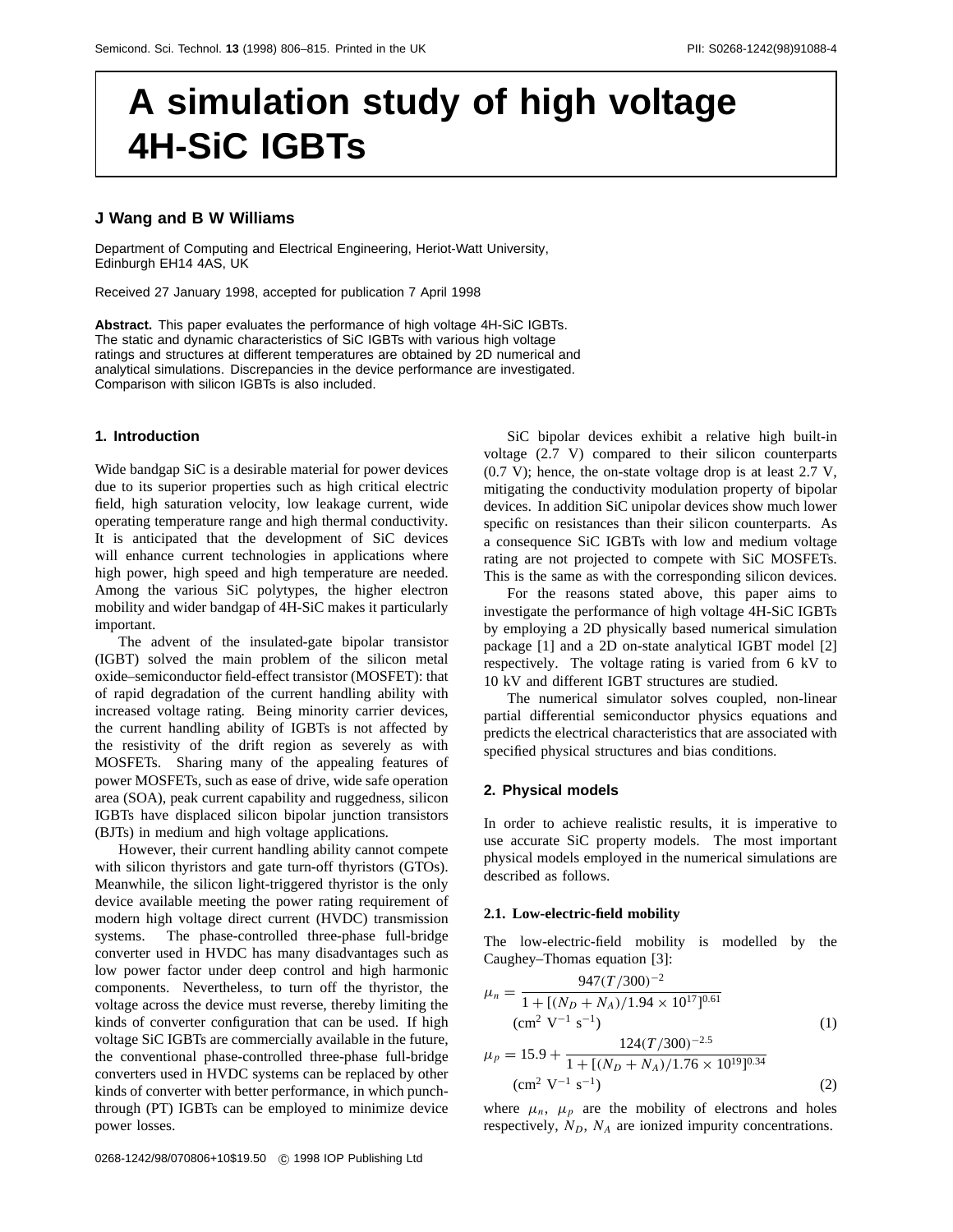#### **2.2. Inversion layer mobility**

Due to the lack of inversion layer mobility experimental data for SiC, the Shirahata inversion layer mobility model [1] is used. It takes into account screening effects in the inversion layer. In the simulations for the p base region of IGBTs, it has an improved perpendicular field dependence for thin gate oxides.

$$
\mu_{n,p,shi} = \frac{\mu_{n0,p0}}{(1+|E_{\perp}|/E_1)^{p_1} + (1+|E_{\perp}|/E_2)^{p_2}}
$$
  
(cm<sup>2</sup> V<sup>-1</sup> s<sup>-1</sup>) (3)

where  $\mu_{n0, p0}$ ,  $E_1$ ,  $E_2$ ,  $p_1$ ,  $p_2$  are definable parameters and  $E_{\perp}$  is the normal electric field. The parameters are tuned to obtain an average inversion layer electron mobility of  $100 \text{ cm}^2 \text{ V}^{-1} \text{ s}^{-1}.$ 

## **2.3. Generation and recombination**

The Shockley–Read–Hall (SRH) recombination–generation rate  $R_{SRH}$  and Auger recombination rate  $R_{Au}$  are as for Si since no data exist for 4H-SiC. The lifetimes of electrons and holes  $\tau_n$ ,  $\tau_p$ , are modelled as doping level and temperature dependent:

$$
\tau_{n,p} = \frac{\tau_{n0,p0}(T/300)^{2.3}}{1 + [(N_D + N_A)/N_{n,p}^{SRH}]} \quad (s).
$$
 (4)

In the simulations,  $\tau_n = \tau_p$  is assumed.

The generation rate of electron–hole pairs due to impact ionization is modelled according to Selberherr [6]. The Selberherr model uses the following expression to describe the field dependence of the ionization rate:

$$
\alpha_{n,p} = a_{n,p} \exp\left(-\frac{b_{n,p}}{|E|}\right). \tag{5}
$$

Since no measurements of the avalanche ionization rates have been reported for 4H-SiC, the impact ionization parameters for 6H-SiC were used [4]. The temperature dependence of  $\alpha_n$ ,  $\alpha_p$  is as for Si [1].

#### **3. Results and discussion**

#### **3.1. Threshold voltage**

Figure 1 shows the typical structure of an IGBT. In IGBTs, an inversion layer will form in the p base region under the gate oxide after the gate–emitter voltage  $V_{ge}$  exceeds the threshold voltage  $V_{th}$ . Electrons flow from the  $n^+$  emitter region to the n base region through this channel, providing the base current for the integral  $p-n-p^+$  transistor. The threshold voltage  $V_{th}$  for a MOS system using an  $n^+$ polysilicon gate is given by:

$$
V_{th} = \frac{t_{ox}}{\varepsilon_{ox}} (4q N_A \varepsilon_s V_{fp})^{1/2} + V_{ms} + 2V_{fp}
$$
 (6)

where  $N_A$  is the doping level of the p base,  $\varepsilon_s$ ,  $\varepsilon_{ox}$ the permittivity of the semiconductor and silicon dioxide respectively, *Vfp* the difference between the Fermi level and the intrinsic Fermi level,  $t_{ox}$  the thickness of the





**Figure 1.** (a) A typical DMOS IGBT cell structure and typical doping profile. (b) A typical UMOS IGBT cell structure and typical doping profile.

silicon dioxide and *Vms* the metal–semiconductor function difference.

Figure 2 shows SiC IGBT threshold voltage against p base doping level at 300 K with an oxide thickness of  $500$  Å. Silicon IGBT threshold voltages are also shown for comparison. It can be seen that the threshold voltages of SiC IGBTs are higher than the corresponding silicon devices. This is mainly caused by the higher  $V_{fp}$  for SiC, which is given by:

$$
V_{fp} = \frac{kT}{q} \ln\left(\frac{N_A}{n_i}\right). \tag{7}
$$

Due to the wide bandgap of SiC, its intrinsic carrier concentration is extremely low, only  $2.2 \times 10^{-9}$  cm<sup>-3</sup> at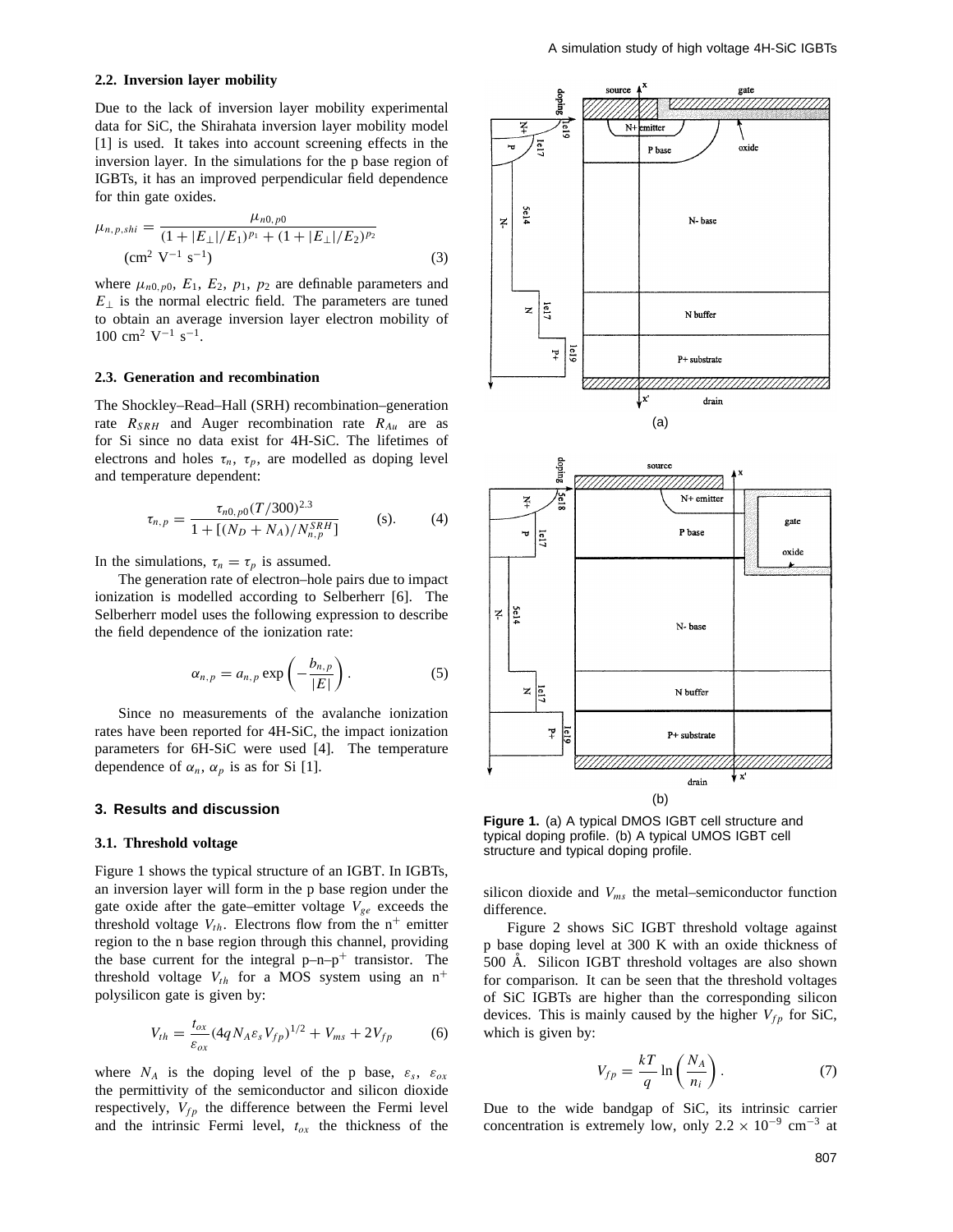

**Figure 2.** SiC IGBTs threshold voltage against p base doping at 300 K.



**Figure 3.** 10 kV UMOS-gated NPT IGBT transfer characteristics.

300 K. In contrast, the intrinsic carrier concentration for silicon is  $1.5 \times 10^{10}$  cm<sup>-3</sup> at 300 K.

The p base doping level is a critical design parameter affecting  $V_{th}$ . For SiC devices, the n base doping level chosen to support the desired blocking voltage is about 100 times higher than that for the corresponding silicon devices. The n base doping level of 10 kV SiC devices is of the order of  $1 \times 10^{14}$  cm<sup>-3</sup>. Hence to guarantee the depletion layer extends mainly into the n base and to avoid punchthrough of the  $n^+$  emitter, the p base doping should be at least  $1 \times 10^{16}$  cm<sup>-3</sup> for 10 kV SiC devices. Furthermore, the hole current flow must traverse a path beneath the  $n^+$ emitter region to reach the emitter electrode. The lateral



**Figure 4.** SiC IGBT breakdown voltages against the carrier lifetime.

hole current flow produces a forward bias across the  $n^+$ –p junction close to the channel [5]. If this voltage bias exceeds the built-in voltage, the parasitic thyristor structure in the IGBT will be activated, thereby losing gate voltage control of the collector current. To prevent latchup, the p base resistance under the  $n^+$  emitter must be low, therefore, low p base doping is not suitable. However, high p base doping will result in a high threshold voltage, inducing a high gate drive voltage requirement to maintain the device in its on state. To account for the gate–emitter voltage rise due to parasitic capacitance coupling and to provide enough immunity to external disturbance, a threshold voltage of between 4 and 6 V is suitable. This corresponds to a base doping level of 1 to  $3 \times 10^{17}$  cm<sup>-3</sup>.

The transfer characteristics of a 10 kV trench IGBT (UMOS IGBT) obtained via numerical simulation are plotted in figure 3. The oxide thickness, the p base doping level and the device area are 500 Å,  $1 \times 10^{17}$  cm<sup>-3</sup> and 1  $\text{cm}^2$ , respectively. The collector–emitter voltage bias is 10 V and the temperature is 300 K. The transfer characteristic for  $\tau_0 = 50$  ns shows a transconductance  $g_m$ close to zero while the applied gate voltage is greater than 10 V. This indicates that the channel resistance is negligible compared with the n base series resistance in the high gate voltage range. Increasing the carrier lifetime to 400 ns, the collector current rises rapidly with increased gate bias even after entering the high gate voltage bias region. Elevating carrier lifetime reduces the n base series resistance to a value comparable to the channel resistance, hence the n base resistance is no longer a current limiting factor.

#### **3.2. Voltage blocking capability**

Non-punch-through (NPT) IGBTs (no n buffer) have symmetrical forward and reverse blocking ability and can be used in AC circuits. In DC circuit applications, only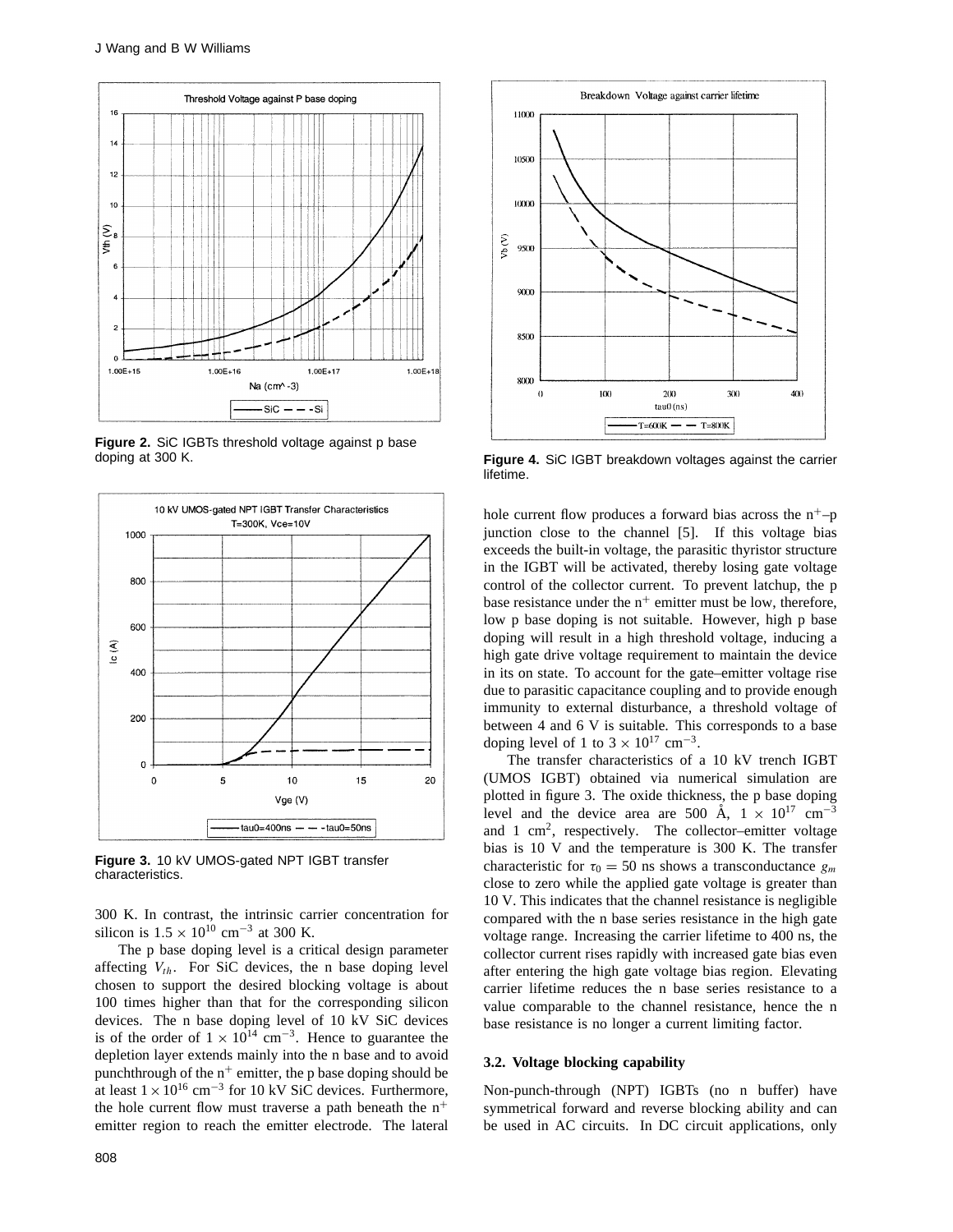



**Figure 5.** (a) 6 kV 4H-SiC UMOS PT IGBT on-state characteristics. (b) 8 kV 4H-SiC UMOS PT IGBT on-state characteristics. (c) 10 kV 4H-SiC UMOS PT IGBT on-state characteristics.

forward blocking is usually required. This affords the use of the punch-through structure to optimize the forward conduction characteristics for a given forward blocking capability, without considering the reverse blocking capability. The forward blocking capability of IGBTs is determined by the open-base breakdown voltage of the integral p base/n base/ $p^+$  collector BJT transistor, which is strongly influenced by minority carrier lifetime in the n base. Open-base pnp transistor breakdown occurs when the product of the multiplication factor *M* and the current gain *α* equals unity.



**Figure 5.** (Continued)



**Figure 6.** Definition of switching time.

Due to its large n base width which is required for a high blocking voltage, the current gain of the pnp transistor can be approximated by the base transport factor.

$$
\alpha_T = \frac{1}{\cosh(W_L/L_a)}\tag{8}
$$

where  $W_L$  is the undepleted n base width and  $L_a$  is the ambipolar diffusion length in the n base determined by the n base high level injection carrier lifetime *τa* and ambipolar diffusion coefficient  $D_a$ :  $L_a = (D_a \tau_a)^{1/2}$ .

A device with longer n base carrier lifetime has a larger *La*, hence a higher current gain. Thus the forward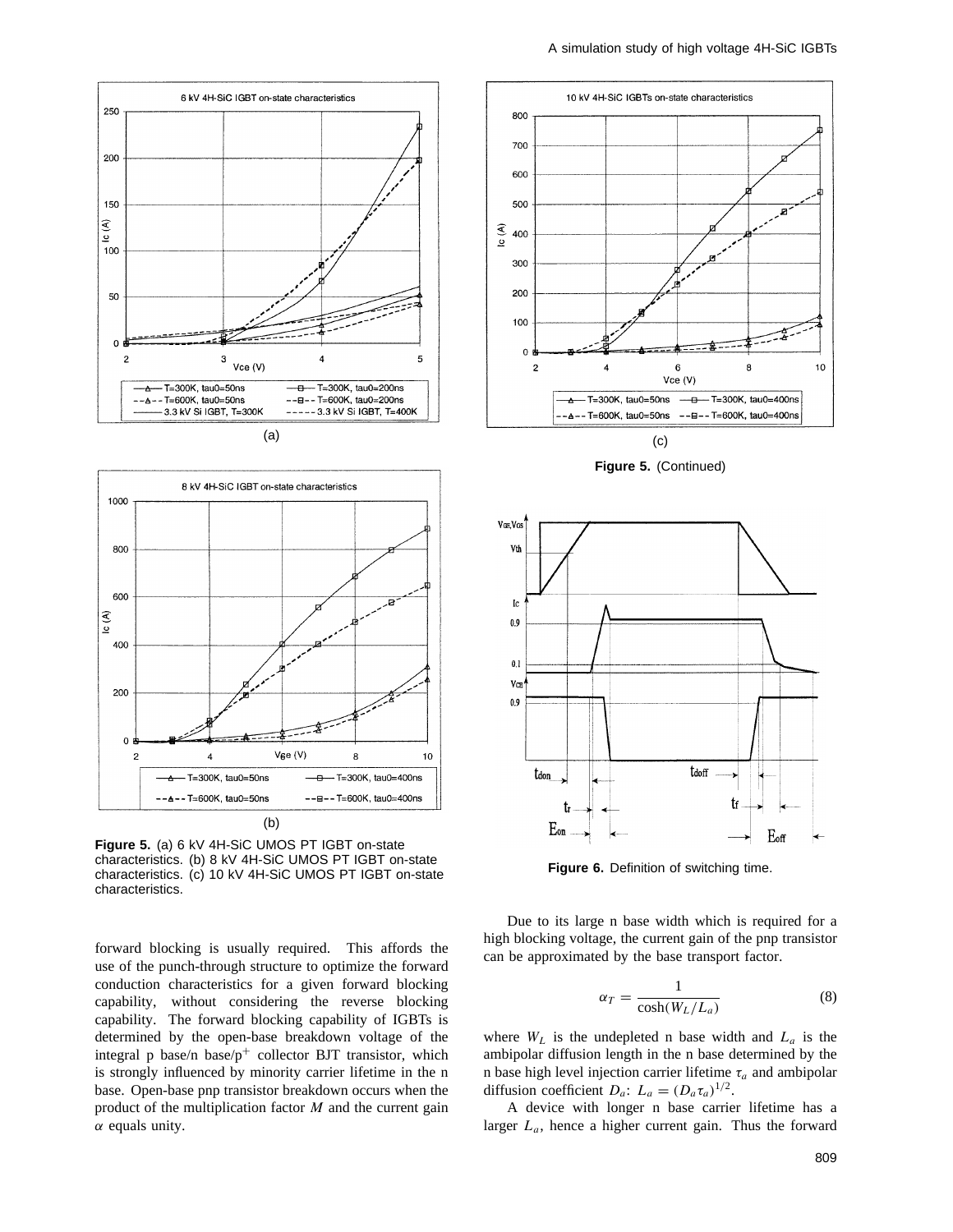



**Figure 7.** (a) 10 kV 4H-SiC DMOS PT IGBT on-state characteristics obtained using a 2D analytical model. (b) 10 kV 4H-SiC DMOS NPT IGBT on-state characteristics obtained using a 2D analytical model.

blocking voltages of IGBTs degrade with increased carrier lifetime. Figure 4 shows the reduction of the forward blocking capability of SiC IGBTs with increased lifetime. A device with a carrier lifetime of 400 ns has a forward breakdown voltage 2 kV less than a device with a 20 ns carrier lifetime.

For SiC IGBTs designed for high temperature operation, the impact of temperature on the breakdown voltage must be taken into account. The multiplication factor *M* decreases with temperature, because the impact ionization coefficients decrease with temperature due to enhanced





**Figure 8.** (a) 10 kV 4H-SiC IGBTs on-state characteristics,  $T = 300$  K,  $\tau_0 = 400$  ns. (b) 10 kV 4H-SiC IGBTs on-state characteristics,  $T = 600$  K,  $\tau_0 = 400$  ns. (c) 10 kV 4H-SiC IGBTs on-state characteristics,  $T = 300$  K,  $\tau_0 = 50$  ns. (d) 10 kV 4H-SiC IGBTs on-state characteristics,  $T = 600$  K,  $\tau_0 = 50$  ns.

scattering of free carriers at elevated temperature. In contrast, carrier lifetime increases with temperature, producing a rapid increase in current gain. However, carrier mobility also decreases with temperature, mitigating the impact of lifetime on current gain to some extent. Figure 4 shows the forward blocking voltages of a 4H-SiC UMOS PT IGBT at 600 K and 800 K. The breakdown voltages at 600 K are 300–500 V higher than those at 800 K. When designing the device, the breakdown voltage must be measured at the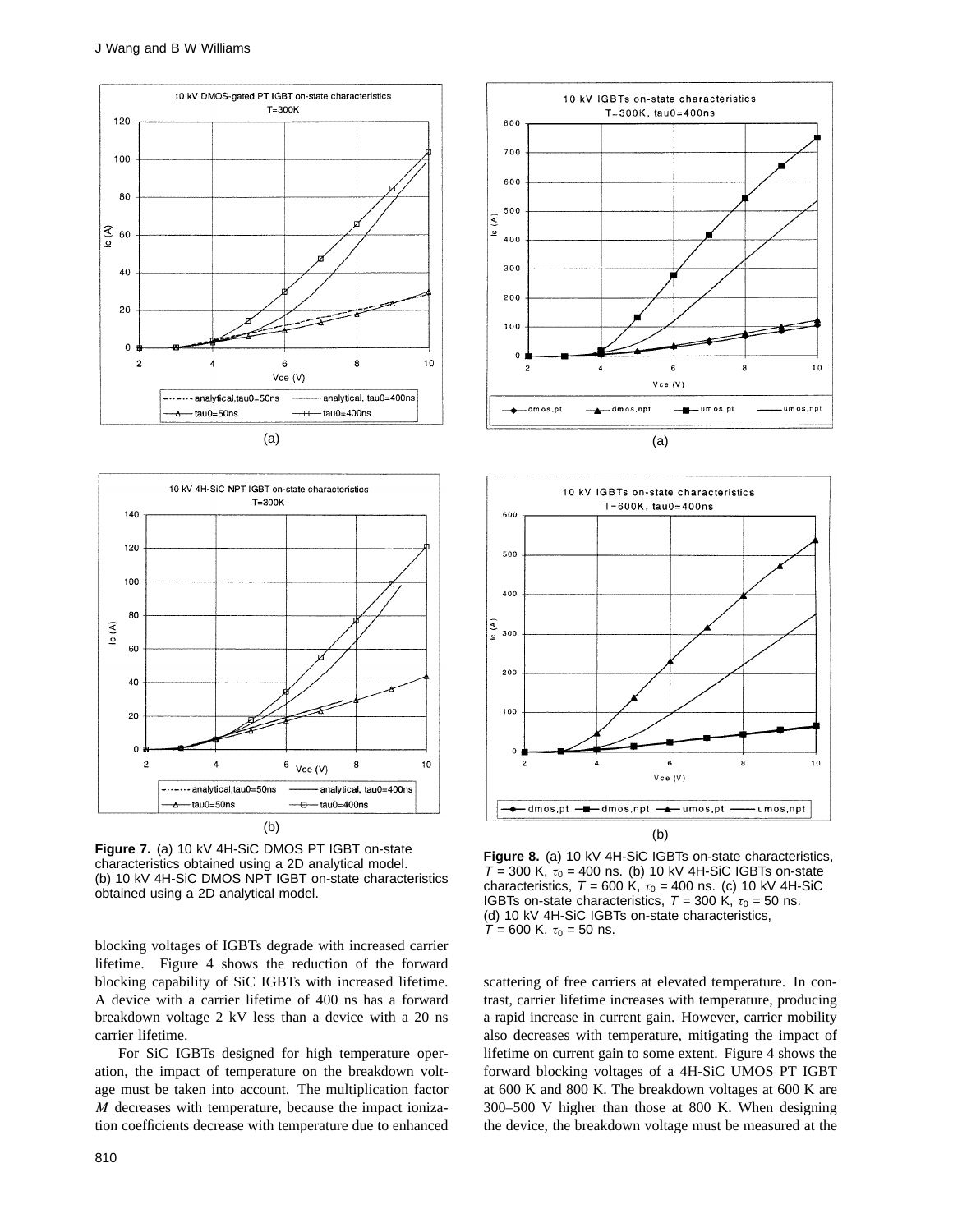





maximum operating temperature. In this work, SiC lifetime varies with temperature according to  $T^{2.3}$  [1].

## **3.3. On-state characteristics**

The on-state characteristics of 6 kV, 8 kV and 10 kV UMOS PT IGBTs with  $V_{ge} = 15$  V are simulated and shown in figure 5. The on-state characteristic of a 3.3 kV, 1.2 kA Si IGBT is also included for comparison. The cell pitch is 30  $\mu$ m and the device area for the SiC devices is 1 cm<sup>2</sup>. As shown in figure 5(a), the 6 kV 4H-SiC IGBT exhibits better current handling ability than a 3.3 kV Si IGBT in spite of the fact that the built-in voltage  $V_{bi,SiC}$  (2.7 V) for SiC is about 2 V higher than  $V_{bi,Si}$  (0.7 V). The temperature dependences of SiC IGBTs' conduction characteristics are



**Figure 9.** (a) SiC DMOS IGBT cell structure. (b) On-state electric field and hole concentration distribution in SiC IGBTs.

minimal, just enough to ensure steady state current sharing of parallel connected devices at high current levels. At high current densities, the devices show a current saturation trend, which is favourable for practical use.

#### **3.4. Switching characteristics**

Table 1 shows the simulated switching characteristics for 6 kV, 8 kV and 10 kV UMOS PT IGBTs with a clamped inductive load. The ringing between circuit parasitic inductance and diode capacitances affects simulation convergence and speed. So in this paper parasitic inductance effects are neglected. The performance of the clamping diode, especially diode reverse recovery, effects the turn-on characteristics of the IGBTs. In this paper, the analytical diode model integrated in the simulator is used. The device areas are  $1 \text{ cm}^2$ . The devices are turned on and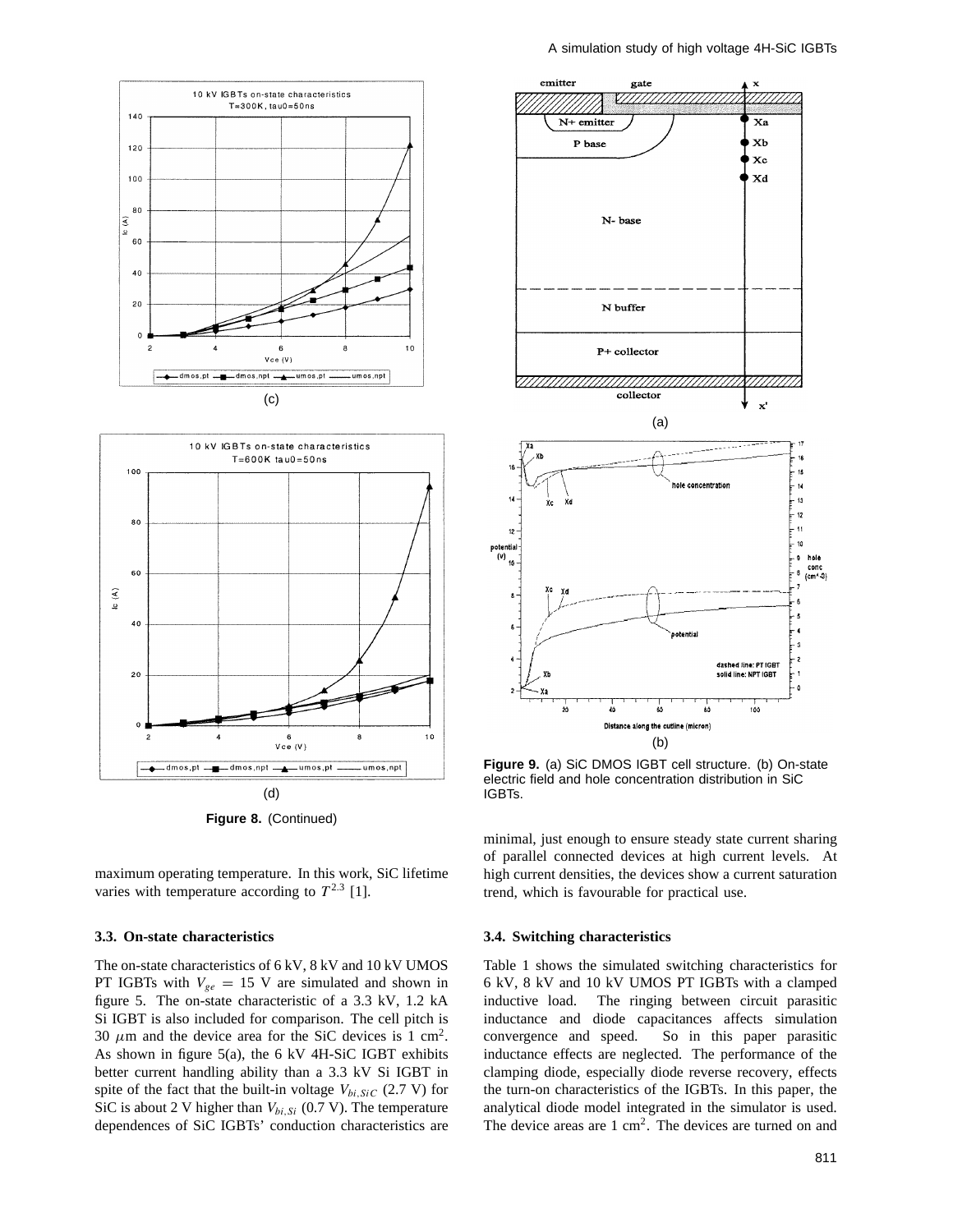| Voltage<br>rating | Conditions                                                             | $\tau$<br>(K) | $\tau_0$<br>(ns) | $t_{d(on)}$<br>(ns) | t,<br>(ns) | $t_{d(Off)}$<br>(ns) | tf<br>(ns)  | $E_{on}$<br>(mJ) | $E_{\textit{\scriptsize off}}$<br>(mJ) |
|-------------------|------------------------------------------------------------------------|---------------|------------------|---------------------|------------|----------------------|-------------|------------------|----------------------------------------|
| 6 kV              | $J_{\scriptscriptstyle OP} = 100$<br>A cm <sup><math>-2</math></sup> . | 300           | 50<br>200        | 31<br>31            | 12<br>12   | 55<br>140            | 130<br>320  | 28.3<br>24.4     | 34.6<br>92.6                           |
|                   | $A = 1$ cm <sup>2</sup> .<br>$V_s = 3$ kV                              | 600           | 50<br>200        | 37<br>38            | 15<br>16   | 130<br>150           | 420<br>2130 | 28.8<br>25.2     | 77.4<br>413                            |
| 8 kV              | $J_{on} = 75$<br>A cm <sup><math>-2</math></sup> .                     | 300           | 50<br>400        | 27<br>27            | 13<br>13   | 140<br>140           | 48<br>46    | 25.5<br>19.8     | 35<br>198.3                            |
|                   | $A = 1$ cm <sup>2</sup> .<br>$V_e = 4$ kV                              | 600           | 50<br>400        | 26<br>28            | 13<br>14   | 140<br>160           | 460<br>1680 | 25.7<br>20.6     | 94.4<br>862                            |
| 10 kV             | $J_{on} = 50$<br>A cm <sup><math>-2</math></sup> .                     | 300           | 50<br>400        | 33<br>33            | 7<br>8     | 130<br>140           | 40<br>360   | 8.6<br>7.4       | 27.4<br>129.7                          |
|                   | $A = 1$ cm <sup>2</sup> .<br>$V_s = 5$ kV                              | 600           | 50<br>400        | 26<br>33            | 10<br>12   | 140<br>150           | 270<br>1610 | 17.5<br>14.6     | 70<br>592                              |

**Table 1.** High voltage 4H-SiC UMOS IGBT switching characteristics.

off by increasing the gate drive circuit supply from 0 V to 15 V and vice versa. The definition of switching times  $t_{d(on)}$ ,  $t_{d(off)}$ ,  $t_r$  and  $t_f$  can be extracted from figure 6. As shown in table 1, the switching losses increase rapidly with lifetime and temperature.

#### **3.5. Various structures**

IGBTs are classified as double-diffused (DMOS) and UMOS IGBTs according to their gate structures. They can also be classified as PT IGBTs and NPT IGBTs depending on the existence of an n type buffer layer. Hence there are four different IGBT structures: DMOS NPT, DMOS PT, UMOS NPT and UMOS PT IGBTs.

Currently all commercially available high voltage silicon IGBTs are double-diffused DMOS IGBTs. UMOS types are restricted to a few hundred volts. Plotted in the parts of figure 7 are the forward conduction characteristics of 10 kV SiC DMOS IGBTs obtained using a twodimensional on-state IGBT model and the 2D numerical simulator. The results fit well especially in the low carrier lifetime region.

To compare the current handling capability of different IGBT structures, the on-state characteristics of 10 kV IGBTs are simulated employing the numerical simulator and results are shown in figure 8. For all devices, the cell pitch is 30  $\mu$ m and the p base doping is 1 × 10<sup>17</sup> cm<sup>-3</sup> to obtain a threshold voltage of around 4 V. Two values of carrier lifetime: 400 ns, 50 ns are chosen to study lifetime impact on device performance. The n base width and doping for the different devices are adjusted to block 10 kV at 800 K. All the devices have an area of 1 cm2.

UMOS IGBTs exhibit much better current handling ability than DMOS IGBTs. The main factor responsible for this is the JFET component between the p base diffusions in DMOS IGBTs. In addition, the accumulation layer formed under the trench bottom in UMOS IGBTs also improves their on-state characteristics.

Compared with the NPT IGBT, the PT IGBT has an additional n buffer layer to reduce the n base width. In order to support the same breakdown voltages, 50%–75% lower n base doping is required for the PT IGBT than for

the NPT IGBT. This difference in n base doping results in only a slight difference in carrier mobilities. The carrier diffusion lengths are nearly the same if the carrier lifetimes are the same in both structures. Hence, the modulated n base region resistivity of the PT IGBT is smaller than that of the NPT IGBT for the former has a thinner n base width. It can be seen in figure 8 that UMOS PT IGBTs exhibit better current handling ability than the corresponding NPT IGBTs in all cases. At 600 K, DMOS PT IGBTs have better forward characteristics than the corresponding NPT IGBTs.

However, at room temperature, DMOS NPT IGBTs show better on-state characteristics than DMOS PT IGBTs. To investigate the reason, two master files are generated in the simulator which contain potential and carrier distribution information for the two structures with a forward current density of 100 A  $cm^{-2}$ . Figure 9 shows hole concentration and potential distribution along the cutline  $X-X'$  (figure 1(a)) in the two structures. In both structures, the accumulation layer formed under the gate between the p base diffusions and holes injected from the p base into the n base reduce the n base resistivity from point  $x_a$  to point  $x_b$ , resulting in a negligible voltage drop. However, between  $x_b$  and  $x_c$ , the depletion layer which extends into the n base reduces both the carrier concentrations and the width of the current path, leading to a rapid increase of the potential in this JFET region. The resistivity in this region is mainly determined by the n base doping level. Compared to the NPT IGBT, the JFET effect hampers the performance of the PT IGBT more severely because the PT IGBT has a 50%–75% lower doping level than the NPT IGBT. It can be seen in figure 9 that the potential in the PT IGBT increases by 1.5 V more from  $x_b$ to  $x_c$  than in the NPT IGBT. This is the main reason for the better on-state characteristics of the DMOS NPT IGBT at room temperature. From point  $x_d$ , carriers injected from the  $p^+$  collector modulate the resistivity of the n base, hence the potential increases slowly. Because of the smaller base thickness of the PT IGBT, the hole concentration in this device is higher than that of the NPT IGBT.

The hard switching characteristics of the devices with a clamped inductive load have been simulated at temperatures of 300 K and 600 K. The supply voltage is 5 kV and the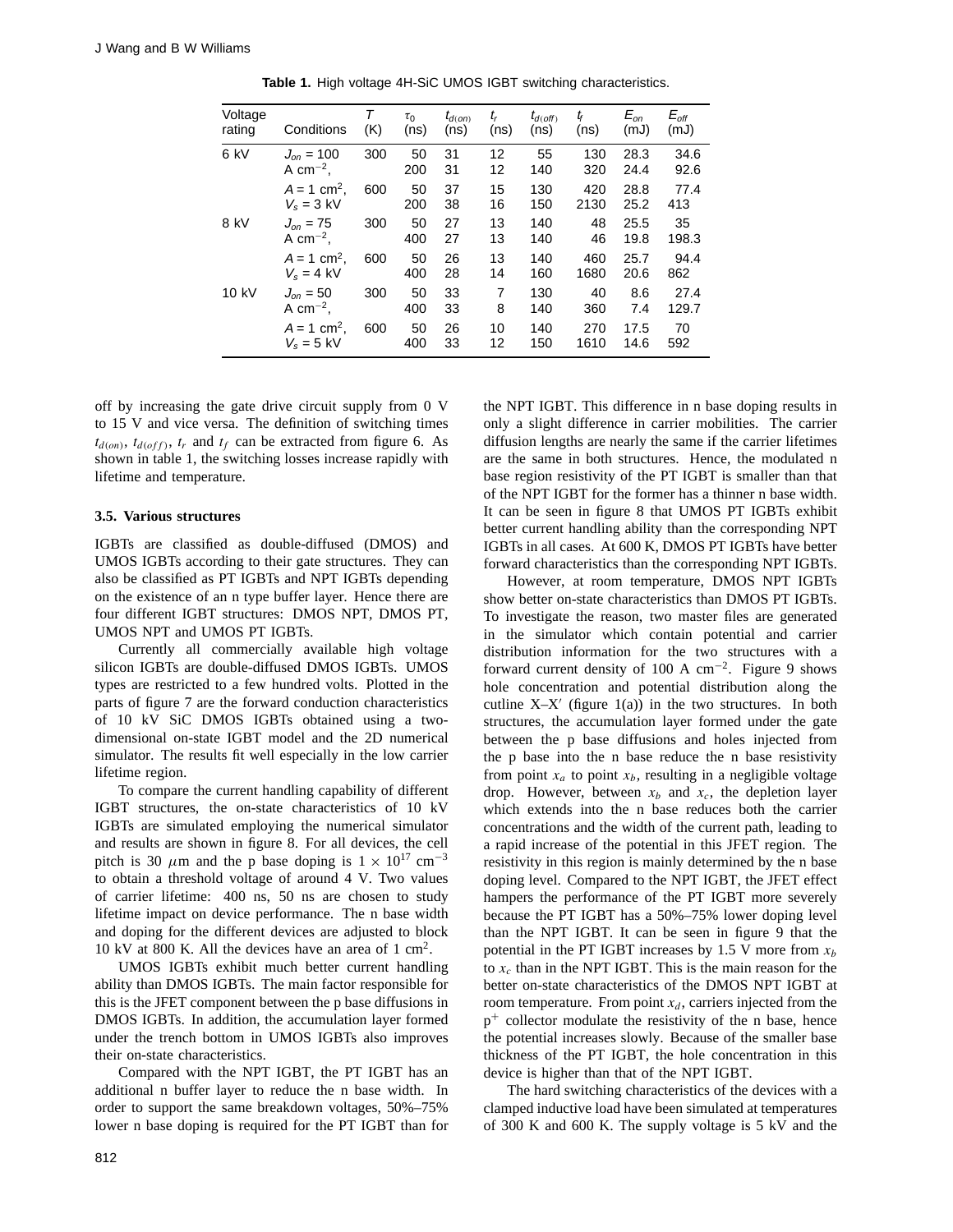|             | Τ   | $\tau_0$  | $t_{d(on)}$ | t,       | $t_{d(\text{off})}$ | tf          | $E_{on}$     | $E_{\textit{\tiny off}}$ |
|-------------|-----|-----------|-------------|----------|---------------------|-------------|--------------|--------------------------|
|             | (K) | (ns)      | (ns)        | (ns)     | (ns)                | (ns)        | (mJ)         | (mJ)                     |
| <b>UMOS</b> | 300 | 50        | 33          | 7        | 130                 | 40          | 8.6          | 27.4                     |
| PT          |     | 400       | 33          | 8        | 140                 | 360         | 7.4          | 129.7                    |
|             | 600 | 50<br>400 | 26<br>33    | 10<br>12 | 140<br>150          | 270<br>1610 | 17.5<br>14.6 | 70<br>592                |
| <b>UMO</b>  | 300 | 50        | 33          | 7        | 130                 | 10          | 11.1         | 21.4                     |
| PT          |     | 400       | 32          | 14       | 150                 | 480         | 22.4         | 62.3                     |
|             | 600 | 50<br>400 | 24<br>37    | 5<br>9   | 460<br>150          | 9<br>1500   | 9.8<br>21.5  | 41<br>152                |
| <b>DMOS</b> | 300 | 50        | 27          | 5        | 100                 | 38          | 9.4          | 13.4                     |
| PT          |     | 400       | 30          | 5        | 120                 | 360         | 7.8          | 104.4                    |
|             | 600 | 50<br>400 | 23<br>26    | 6<br>7   | 97<br>120           | 230<br>1480 | 10<br>9.8    | 57<br>500                |
| DMOS        | 300 | 50        | 28          | 5        | 100                 | 2           | 13.1         | 12.8                     |
| <b>NPT</b>  |     | 400       | 28          | 5        | 110                 | 620         | 11.8         | 52.8                     |
|             | 600 | 50<br>400 | 23<br>22    | 6<br>5   | 110<br>110          | 7<br>2120   | 13.1<br>11.8 | 18.7<br>152              |

**Table 2.** The switching characteristics of 10 kV IGBTs.

on-state current density is 50 A cm−2. Table 2 lists the main results. Due to the inaccuracy of the analytical diode model in the simulator, the turn-on losses of the devices with lifetime  $\tau_0 = 400$  ns are larger than the turn-on losses of the devices with a 50 ns lifetime.

At the same current density, UMOS IGBTs have a lower on-state voltage than the corresponding DMOS IGBTs due to not only the JFET effect but also the larger amount of excess carriers in UMOS IGBTs. As a consequence, UMOS IGBTs have larger turn-off losses than DMOS IGBTs for more excess carriers must be removed.

When comparing the turn-off losses of NPT and PT IGBTs, the PT IGBT structures have larger turn-off losses than the corresponding NPT IGBT structures. A noticeable point of PT IGBT turn-off is a voltage flattening out during the voltage rising phase (figure  $10(a)$ ) for the 400 ns lifetime devices, resulting in one to three times higher turn-off power losses than for NPT IGBTs. In figure 10(b)–(c) the hole concentration and the electric field distribution in the base region of the device during turn-off are shown. At room temperature, initially the depletion layer quickly extends into the n base towards the n buffer. At  $t<sub>b</sub>$ , the voltage waveform flattens out until  $t_c$ . It only takes 110 ns  $(t_b - t_a)$  for the voltage to increase 1200 V. In comparison, it takes 800 ns  $(t_c - t_b)$  for the voltage to increase another 1200 V. With the aid of figure 10(c), this phenomenon can be explained by the hole concentration distribution in the n base. In the forward conduction state, holes are injected from the  $p^+$  collector into the n buffer and n<sup>−</sup> base. The hole concentration in the n<sup>−</sup> base has a peak value at the n<sup>−</sup> base/n buffer junction, which decays exponentially toward the p base/n base junction. Therefore, a large portion of excess carriers exists in the region near the n<sup>−</sup> base/n buffer junction. As indicated in figure 10(c), between  $t_b$  and  $t_c$ , the stored charges removed from the n base, as a result of the extending depletion layer, are about ten times higher than those between  $t_a$  and  $t_b$ . At the time  $t_c$ , the depletion layer edge reaches the n buffer. Then it extends slightly into the n buffer and the magnitude of the electric field,

hence the collector voltage, increases quickly. In NPT IGBT structures, most of the excess carriers in the n base region also exist near the n buffer. However, to support the supplied voltage, the depletion layer edge does not approach the n buffer due to the NPT structure. Therefore, the voltage across the NPT IGBTs increases rapidly and does not slow down as with PT IGBTs. A large amount of excess carriers still remain in the n base at the end of the voltage increase phase. The flattening-out of the voltage in PT IGBTs can be improved by designing the structure carefully so that the n base minority carrier distribution under conduction is more uniform.

In addition, the power losses of PT IGBTs during the current decrease phase are larger than those of the corresponding NPT IGBTs. As shown in figure 11(a), when the collector voltage exceeds the supplied voltage the diode begins to conduct and the current in the NPT IGBTs drops abruptly to a small value. In contrast, the current in the PT IGBT falls to a higher value and then decays to zero gradually. Although the initial current drop  $\Delta I_c$  is not equal to  $(1 - \alpha_{PNP})I_{on}$ , there is a relationship between  $\Delta I_c$  and the current gain  $\alpha_{PNP}$ . The NPT IGBT has a smaller value of  $\alpha_{PNP}$  than the PT IGBT, leading to a higher  $\Delta I_c$ . The remaining stored charge in the NPT IGBT is more than that in the PT IGBT (figure  $11(b)$ ). However this charge diminishes by recombination over a long duration, leading to a longer current tail but negligible power losses. The remaining excess carriers in the n buffer of the PT IGBT are removed by the collector current in a short time span.

## **4. Conclusion**

In this paper, the performance of SiC IGBTs with various voltage ratings, lifetime and structure have been simulated using a 2D finite element simulator and a 2D analytical IGBT model. Some characteristics such as threshold voltage versus p base concentration level and breakdown voltage verses lifetime have been simulated and presented.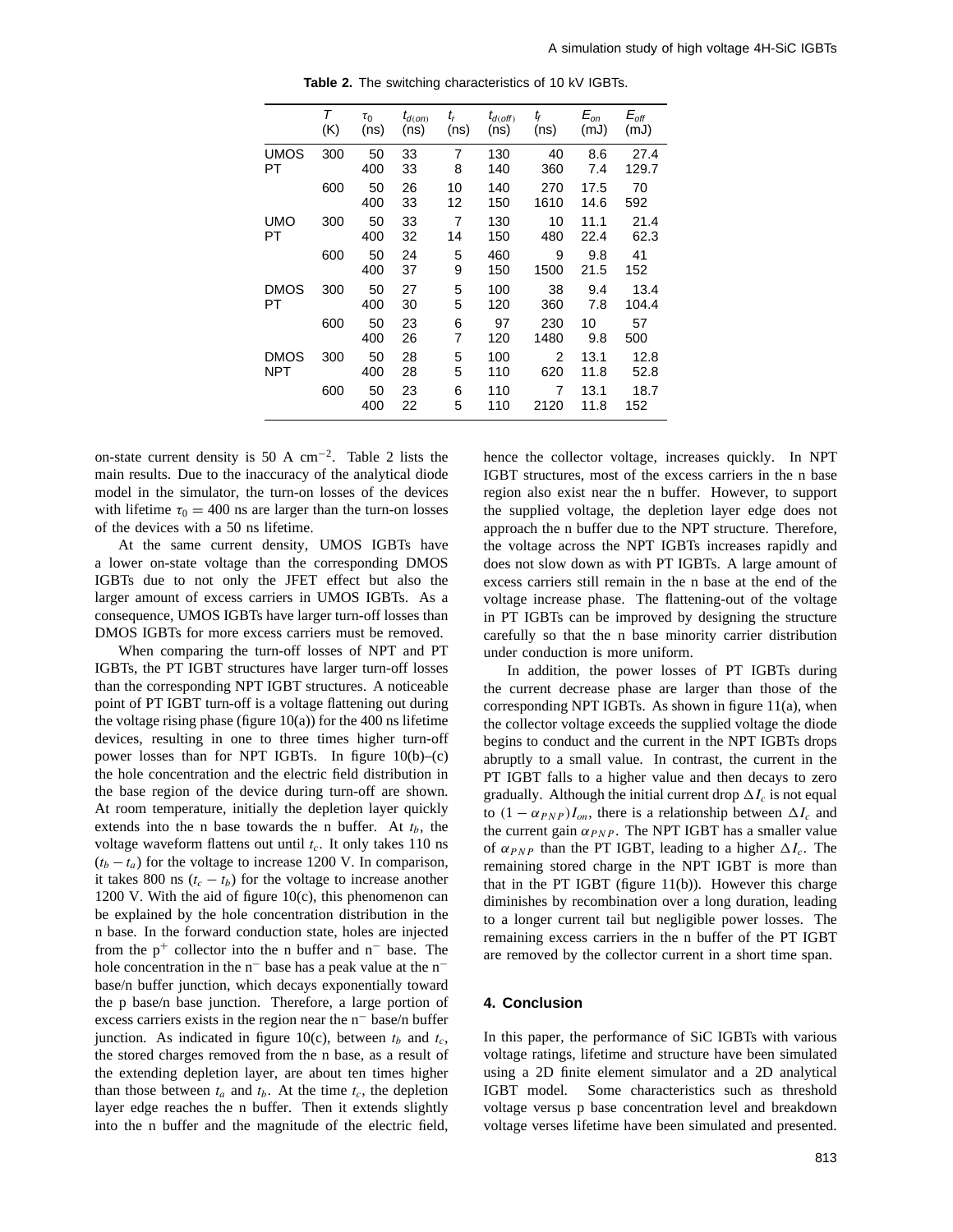

**Figure 10.** (a) SiC UMOS PT IGBT turn-off characteristics. (b) Electric field distribution during SiC IGBTs turn-off at  $T = 300$  K. (c) Hole concentration distribution during SiC IGBTs turn-off at  $T = 300$  K.



**Figure 11.** (a) SiC UMOS IGBTs turn-off characteristics. (b) Hole concentration distribution during SiC IGBTs turn-off.

The 6 kV 4H-SiC IGBT shows much better on-state characteristics than a 3.3 kV silicon IGBT. Elevating the temperature to 600 K, the impact of temperature on the current handling ability of SiC IGBTs is minimal. The devices exhibit lower on-state voltages at typical operating currents and a slightly higher on-state voltage at higher current level. This reduces the on-state power losses at typical operating currents and ensures current sharing between parallel connected IGBTs. In contrast, switching losses increase quickly with temperature. The UMOS IGBT has a five to six times better current handling ability than the DMOS IGBT, but its switching power loss is larger due to more excess carriers being stored in the n base region. The PT IGBT has better on-state characteristics than the